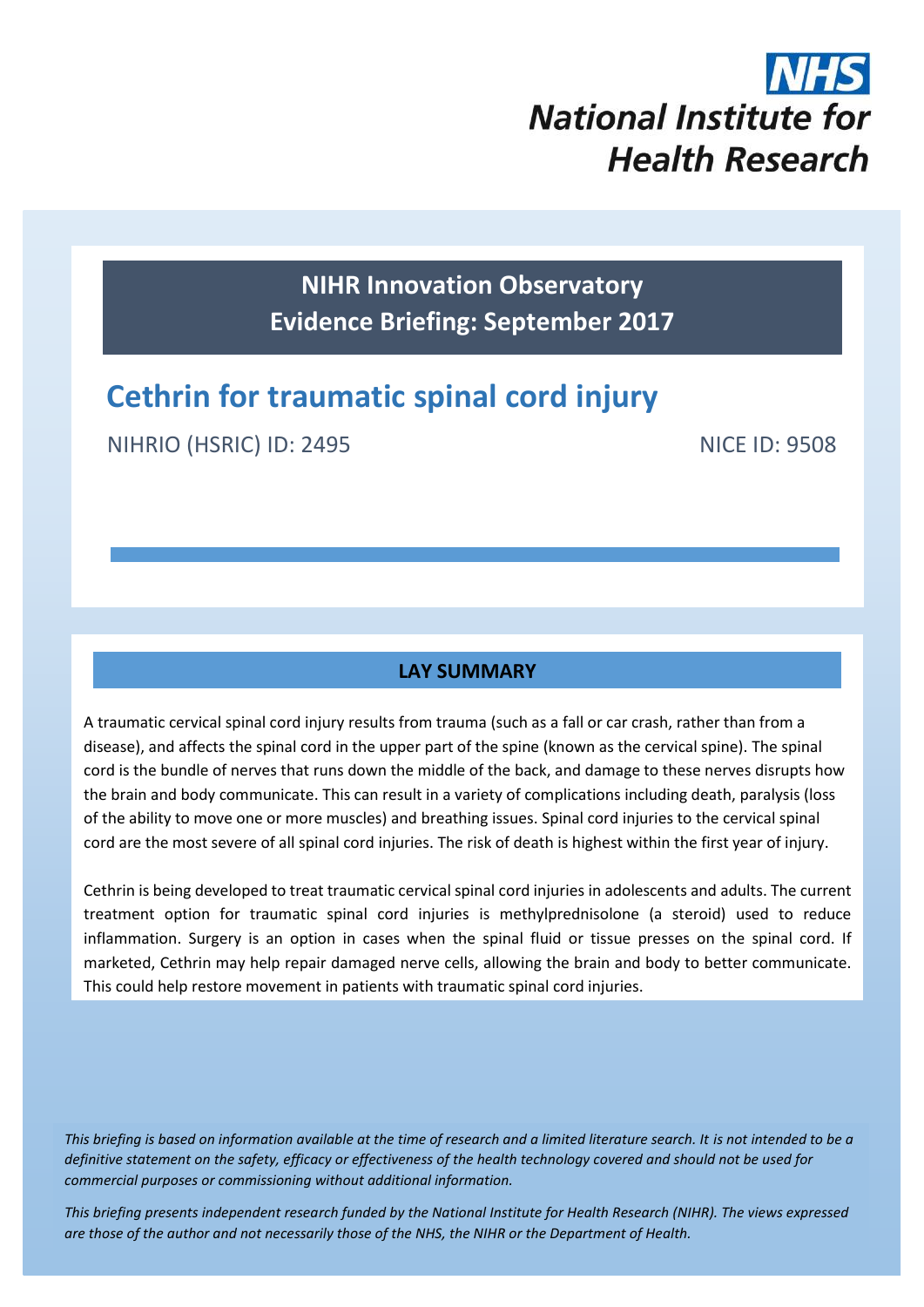### **TARGET GROUP**

Spinal cord injury; acute and traumatic; cervical.

# **TECHNOLOGY**

### **DESCRIPTION**

Cethrin is a recombinant derivative of C3 transferase (a natural enzyme that inhibits the activation of Rho kinase) formulated in a fibrin sealant to optimise its delivery in spinal surgery. When a spinal cord injury occurs, myelin debris at the injury site sends signals to neurons to regenerate their broken axons, but Rho kinase blocks these signals. By inhibiting Rho kinase, Cethrin promotes regeneration of cut axons and remodelling.<sup>1</sup>

Cethrin is delivered by a single intraoperative epidural administration to the injured region of the spinal cord. 1

Cethrin is currently in phase II/III for the treatment of acute traumatic cervical spinal cord injury in adolescents and adults. In this trial patients received a single 9mg dose of VX-210.<sup>1</sup>

Cethrin does not currently have Marketing Authorisation in the EU for any indication.

# **INNOVATION and/or ADVANTAGES**

Cethrin may provide a potential significant benefit for the treatment of traumatic spinal cord injury mainly because it has a new mechanism of action. Recombinant derivative of C3 transferase is expected to work by inactivating a group of proteins called 'Rho proteins', which are believed to play a key role in preventing nerve cells from re-growing after they have been damaged. By blocking the activity of Rho proteins, this medicine may allow the nerve cells to repair themselves and regrow their damaged axons (the long processes of nerve cells along which nerve impulses pass). There is also some evidence that blocking Rho proteins may also prevent the death of damaged nerve cells. Together, these effects may restore the flow of nerve impulses along the spinal cord in patients with traumatic spinal cord injury.<sup>2</sup>

### **DEVELOPER**

Vertex Pharmaceuticals

### **AVAILABILITY, LAUNCH or MARKETING**

Cethrin was designated orphan drug status in the USA in 2005<sup>3</sup> and in the EU in 2008 (although this was transferred to the current company in 2015).<sup>3</sup>

The company's current licensing plans were unavailable.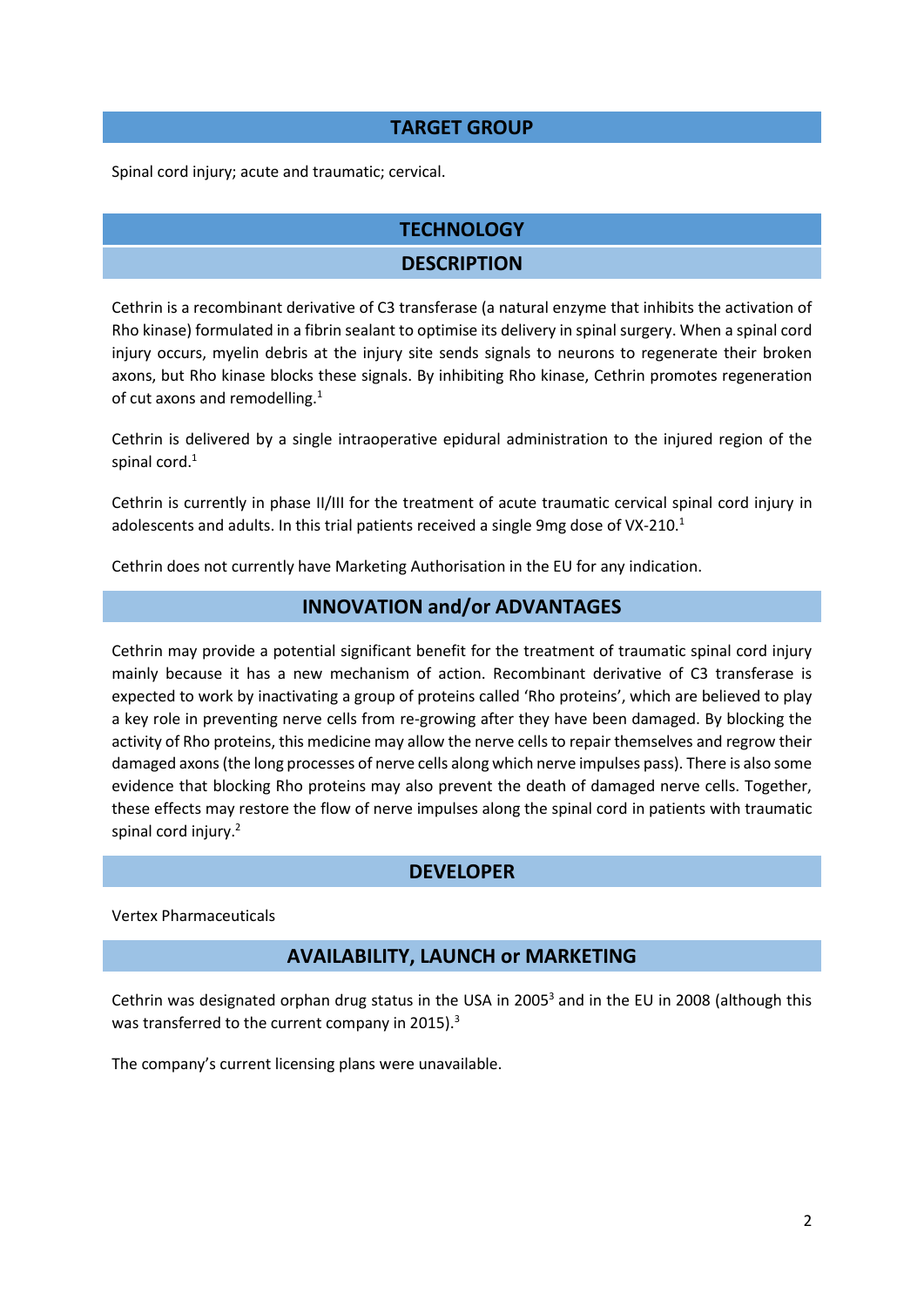#### **PATIENT GROUP**

#### **BACKGROUND**

Spinal cord injuries refer to damage of the spinal cord resulting from trauma (such as a car crash) or as a result of an infection, disease or degeneration (as seen in cancer). This helps distinguish traumatic from non-traumatic injuries. When the nerves in the spinal cord become damaged, the signalling between the brain and the parts of the body that are innervated at or below the lesion becomes disrupted. The lesion may be complete (no nerve fibres are functioning below the level of injury) or incomplete (one or more nerve fibres is secure). The cord need not be completely severed to result in a complete injury; the nerve cells may be destroyed as a result of pressure, bruising, or loss of blood supply, and if they die they do not have the ability to regenerate. The amount of functional loss depends upon the level of injury (the higher the damage occurs, the more of the body that is affected) and on the neurological completeness of the injury.<sup>4</sup>

The most dramatic changes in function are apparent between adjacent neurological levels in the cervical area. $4$  The higher up in the spine that the injury occurs, the more severe the potential outcome. Some cervical spinal cord injuries are severe enough to result in death. Injuries to C1 and C2 are very rare and most injuries to the cervical spinal column occur near the C4 / C5 levels.<sup>5</sup> Nerves that innervate the diaphragm are at cervical level 3-4, so many people with injuries at or above C3 require ventilator assistance to breathe. Most individuals with C4 injuries regain breathing capacity, but do not have usable function in their arms and hands. As a result, they need assistance with virtually all activities of daily living, including feeding and dressing.<sup>4</sup>

Individuals with injuries at the C5 level usually have function in the deltoid and bicep muscles, so they will be able to bend the arm at the elbow. Some have the ability to develop a weak pinch by using an automatic motion known as tenodesis (when the wrist is extended, the thumb and index finger come together). Most people with C5 and C6 injuries require the use of a wheelchair, although those with C6 tetraplegia can move more independently with the use of assistive devices, making activities of daily living possible. People who have C7 and C8 levels of injury are nearly independent in their daily lives. They have the use of tricep muscles (which allow them to straighten and lock their arms for transfers from wheelchair to car or chair) and finger extensors (which allow them to open their hands).<sup>4</sup>Though damage to the spinal cord at any portion of the neck has the potential to result in full paralysis of each of the four limbs, survivors of C5-C8 injuries may be able to breathe on their own and speak normally.<sup>5</sup>

Persons who have injuries at the cervical or thoracic level have sustained damage to all of the upper motor neurons that innervate the body at or below the point of injury. This results in loss of voluntary control of bowel and bladder functioning. Fortunately, an intact lower motor neuron reflex arc may be retained from these muscles to the synapse in the spinal cord and back. This enables the possibility of "retraining" the body to respond to direct stimulation (for example, tapping on the lower abdomen to trigger voiding) and provides some degree of control over bowel functions.<sup>4</sup>

Furthermore, spinal cord injuries are associated with a series of secondary conditions and possible avoidable complications, particularly pressure ulcers, urinary tract complications, autonomic problems and joint stiffness/contractures.<sup>6,7</sup> The avoidance of these complications requires a high level of input from a dedicated multidisciplinary team. The complications originate by a pathobiological cascade of secondary injury mechanisms that occur within seconds of the initial trauma in various phases.<sup>8</sup> Preventing and mitigating these secondary mechanisms is where opportunity for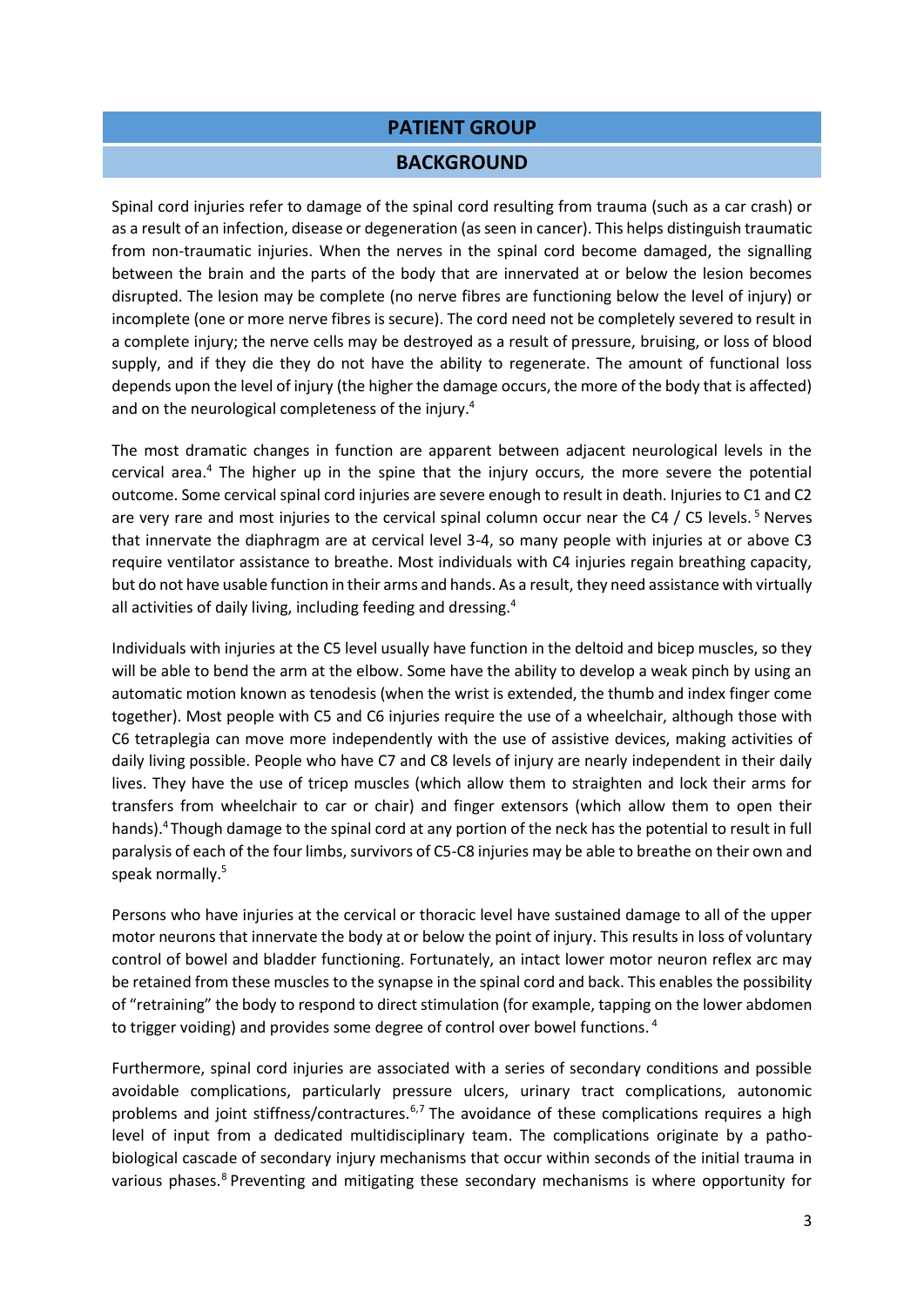neuroprotection lies and where most attempts at therapeutic intervention have been staged.<sup>9</sup> Additionally, patients with spinal cord injuries often face a high lifetime rate of anxiety and depression and an unemployment rate of more than 60%.<sup>10</sup>

# **CLINICAL NEED and BURDEN OF DISEASE**

The incidence of spinal cord injury in the UK is estimated at between 12 and 16 per million people, a wide range in age from infants to the elderly and a majority of injuries caused by trauma.<sup>11</sup> This is equivalent to 600–900 people in England per year, with the majority of cases caused by trauma.<sup>12</sup> In 2014, traumatic spinal cord injury affected approximately 3 in 10,000 people in the European Union.<sup>13</sup>

The patterns of spinal cord injury vary slightly between country, ethnic origin, age, and gender. It is more common in men (80%) and occurs at an average age of 42 years old.<sup>14</sup> In the UK in 2015, 42% of these injuries were associated with falls, 37% were caused by road traffic accidents, 11% were sport-related and 6% were from trauma or assault.<sup>15</sup>

Difficulty arises for those with tetraplegia when attempting to return to work as there is an increased demand for personal care assistance. Generally quality of life is impaired following spinal cord injury due to financial burden following an interruption or absence from work and through the inability to participate in everyday activities. A loss of independence in daily life and psychological stress additionally impair quality of life in those with spinal cord injury.<sup>4</sup>

Associated higher mortality in age >60 years is attributable to poor cardiorespiratory function, increased risk of complications, and higher incidence of high cervical injury.<sup>16</sup> Mortality risk is highest in the first year after injury and remains high compared to the general population. People with spinal cord injury are 2 to 5 times more likely to die prematurely than people without. Mortality risk increases with injury level and severity and is strongly influenced by availability of timely, quality medical care. Transfer method to hospital after injury and time to hospital admission are important factors.<sup>6</sup>

Hospital episodes statistics (2015 to 2016) indicate that for other and unspecific injuries of the cervical spinal cord, there were 873 finished consultant episodes (FCE), 526 admissions and 28,646 FCE bed days. 17

# **PATIENT PATHWAY**

# **RELEVANT GUIDANCE**

# **NICE GUIDANCE**

- NICE clinical guideline. Neuropathic pain in adults: pharmacological management in non-specialist settings (CG173). February 2017.
- NICE clinical guideline. Urinary incontinence in neurological disease: assessment and management (CG148). August 2012.
- NICE guidelines. Spinal injury: assessment and initial management (NG41). February 2016.
- NICE guidelines. Major trauma: service delivery (NG41). February 2016.
- NICE interventional procedures guidance in development. Intramuscular diaphragm stimulation for ventilator-dependent chronic respiratory failure caused by high spinal cord injuries. TBC.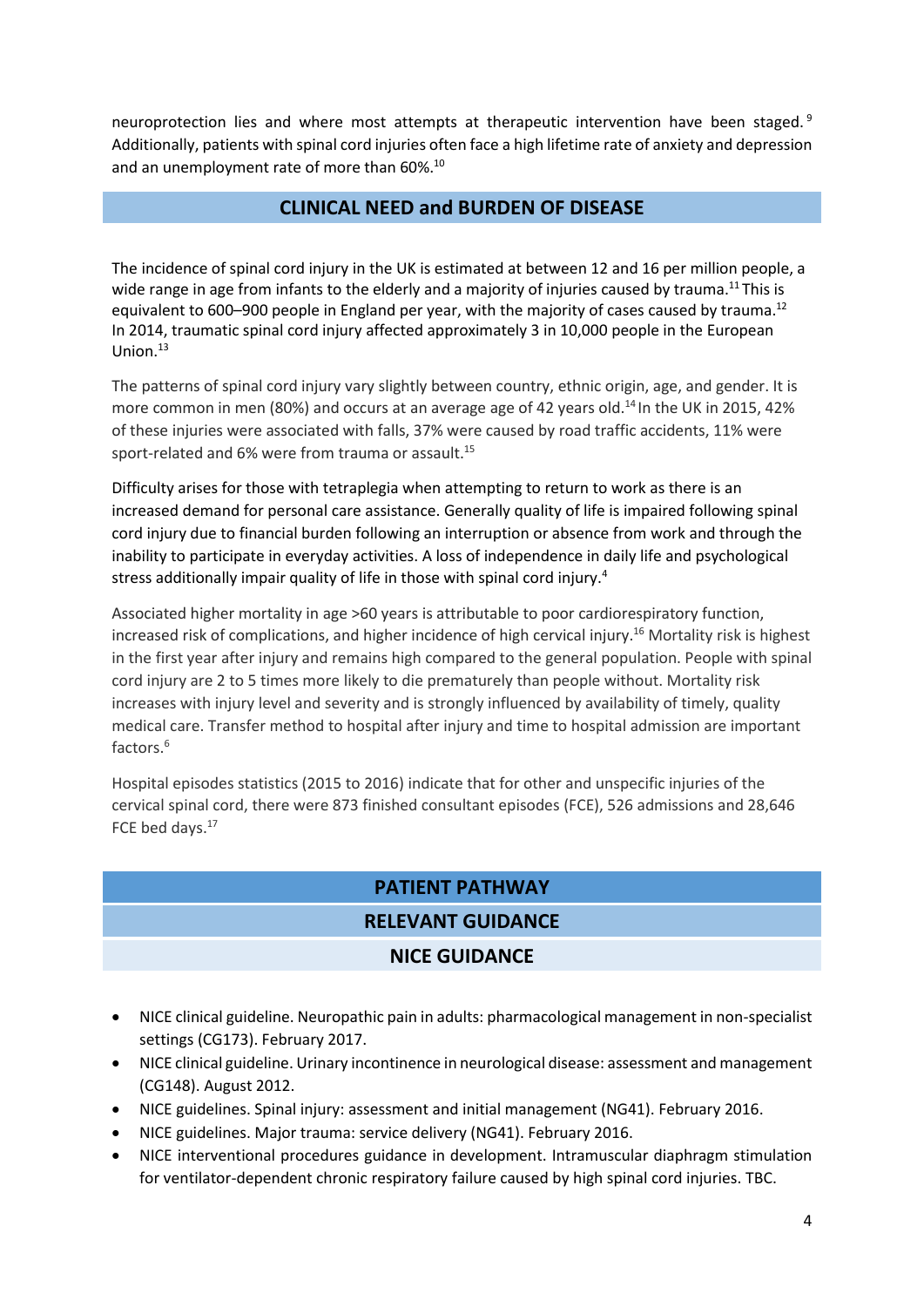- NICE interventional procedures guidance. Prosthetic intervertebral disc replacement in the cervical spine (IPG341). May 2010.
- NICE interventional procedures guidance. Intramuscular diaphragm stimulation for ventilatordependent chronic respiratory failure due to neurological disease (IPG307). May 2009.

### **NHS ENGLAND and POLICY GUIDANCE**

- NHS England. 2013 NHS Standard Contract for Spinal Cord Injuries (All Ages). D13/S/a
- NHS England. 2013 NHS Standard Contract for Complex Spinal Surgery (All ages). D14/S/a
- NHS England. 2013 Clinical Commissioning Policy: Phrenic Nerve Pacing Following Spinal Cord Injury. NHSCB/D13/P/a

#### **OTHER GUIDANCE**

 National Spinal Cord Injury Strategy Board. *The Initial Management of Adults with Spinal Cord Injuries Advice for Major Trauma Networks and SCI Centres on the Development of Joint Protocols with Advice for Clinicians in Acute Hospitals*. Available from: [https://www.mascip.co.uk/wp-content/uploads/2015/03/The-Initial-Management-of-Adults](https://www.mascip.co.uk/wp-content/uploads/2015/03/The-Initial-Management-of-Adults-with-SCI.-NSCISB.pdf)[with-SCI.-NSCISB.pdf](https://www.mascip.co.uk/wp-content/uploads/2015/03/The-Initial-Management-of-Adults-with-SCI.-NSCISB.pdf) [Accessed 21 August 2017]

### **CURRENT TREATMENT OPTIONS**

Initial assessment under the advanced trauma life support protocol is essential. The primary survey is of importance with airway, breathing and circulation being the priority, with protection of any potential unstable fracture. The secondary survey is of even greater importance in a patient with impaired sensation.<sup>6</sup>

Methylprednisolone treatment improves neurologic recovery but is unlikely to bring a return to normal function unless there is minimal initial deficit.<sup>18</sup> Furthermore, it has been disputed that it should not be routinely used in the treatment of patients with acute spinal cord injury due to the complications associated with high doses.<sup>19</sup> Recent research has examined sequential therapies which operate on different aspects of the secondary injury processes ranging from early neuron protection to nerve regeneration in the chronic patient.<sup>18</sup> However, no licensed treatment options for nerve regeneration exist, although studies have generated positive findings using stem cells to treat spinal cord injuries.<sup>20</sup> Additionally, determining the appropriate efficacy from clinical trials can be difficult due to the small patient groups without controls often included in such studies.<sup>21</sup>

During the acute period of hospitalization, physicians may determine that the spinal column is unstable and further neurological damage could ensue. In this case, surgery may be recommended to fuse the spine at the point of injury or otherwise stabilize it with rods or other surgical hardware. The individual may be fitted with a halo or body cast to enable them to maintain immobility of the fracture site without being confined to bed for excessive periods of time.<sup>4</sup>

Along with a spinal cord injury, a person may have an array of other complications including fractures, internal injuries, and brain injuries, all of which require treatment. When the need for acute medical services has passed, the individual is usually transferred to a rehabilitation unit for multidisciplinary services to help build strength, redevelop skills in activities of daily living, identify and obtain adaptive equipment, and prepare the individual and the family for return to home and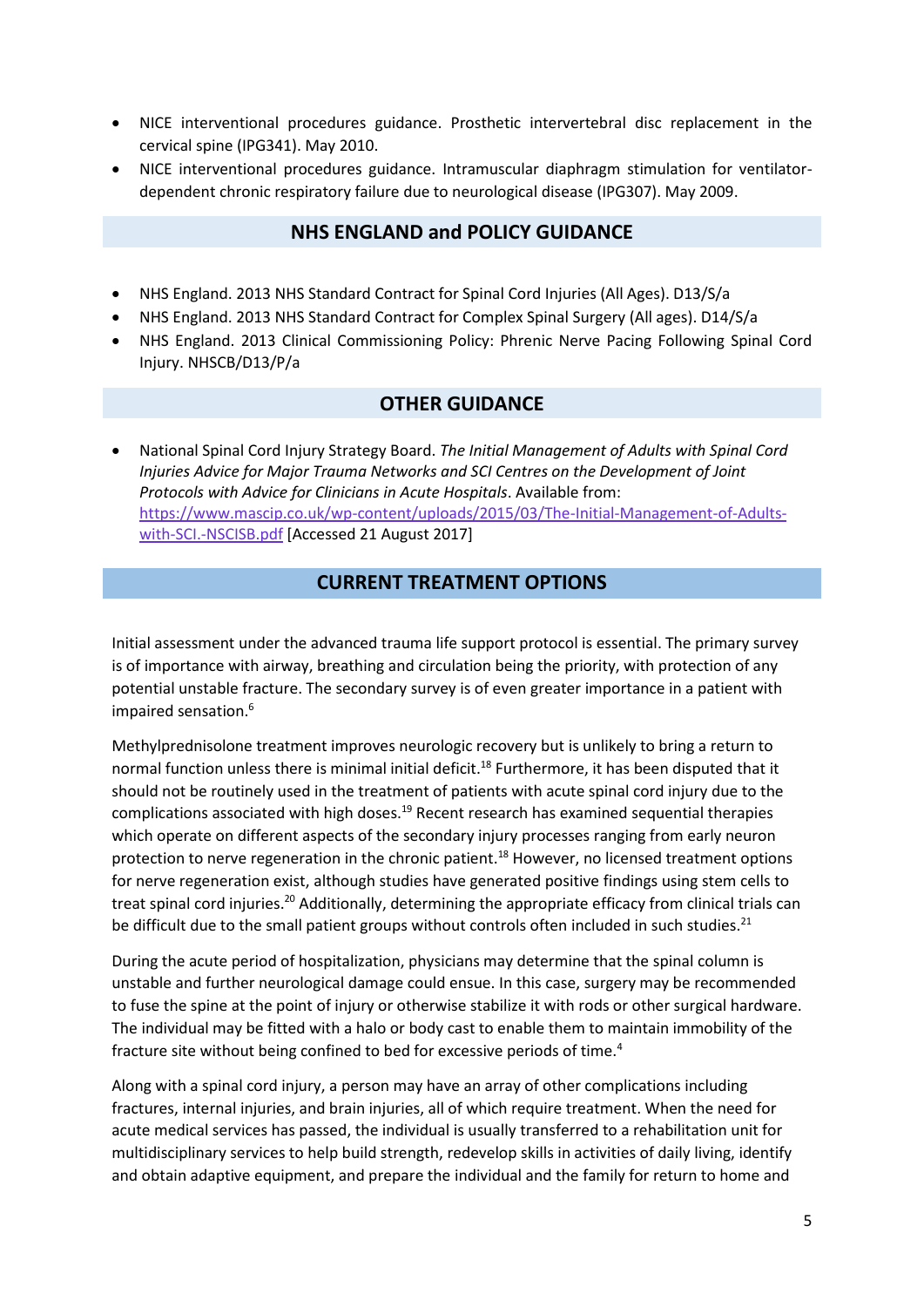community. Several neuroprotective agents, most frequently methylprednisolone, are often administered soon after injury in an attempt to disrupt this cascade of events and prevent further cell death.4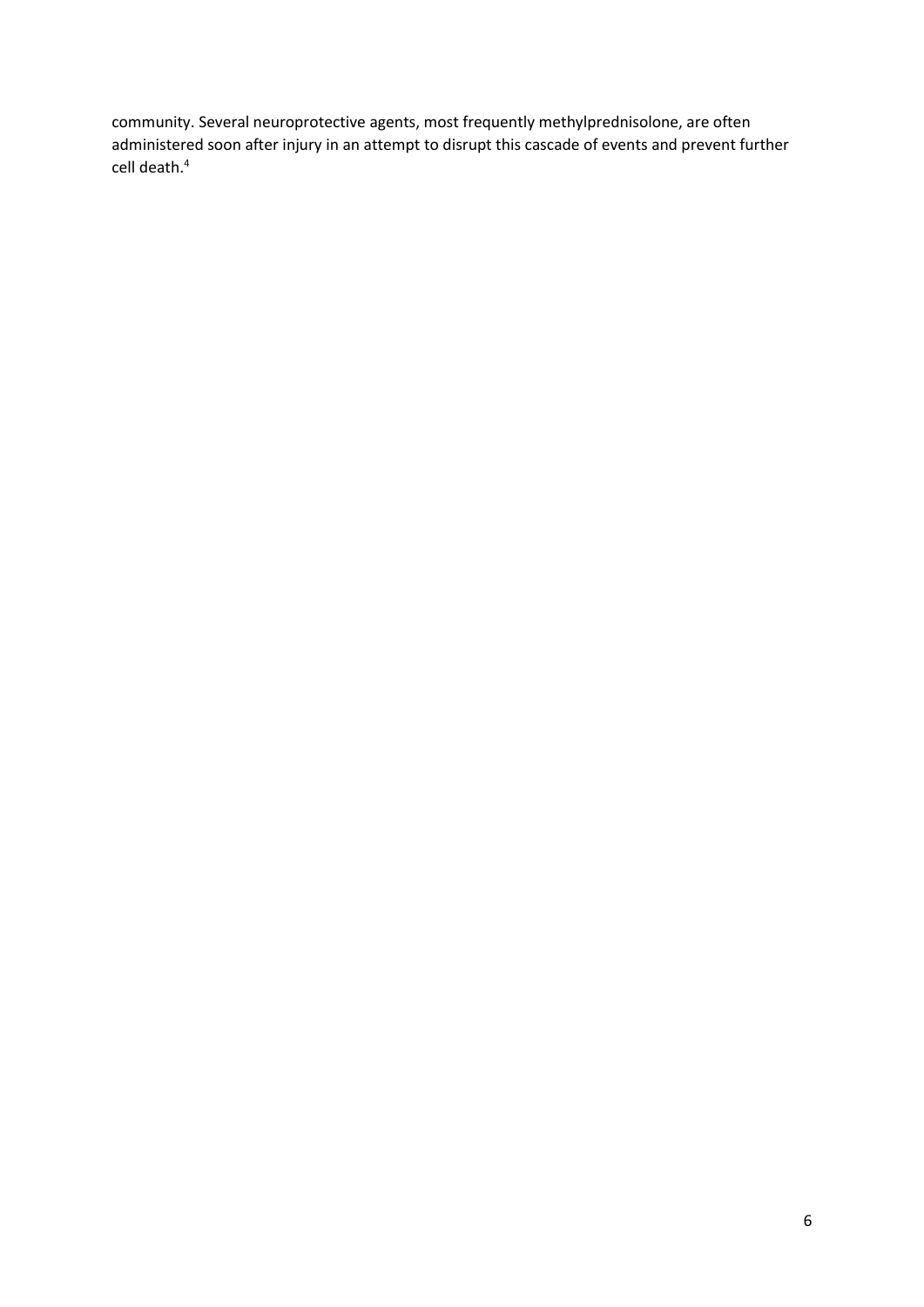# **EFFICACY and SAFETY**

| <b>Trial</b>                        | SPRING, NCT02669849. Cethrin vs placebo, phase II/III                                                                                                                                                                                                                                                                                                                                                                                                                                                                                                                                                                                                                                                                                                                                                                                                                                                                                       |  |
|-------------------------------------|---------------------------------------------------------------------------------------------------------------------------------------------------------------------------------------------------------------------------------------------------------------------------------------------------------------------------------------------------------------------------------------------------------------------------------------------------------------------------------------------------------------------------------------------------------------------------------------------------------------------------------------------------------------------------------------------------------------------------------------------------------------------------------------------------------------------------------------------------------------------------------------------------------------------------------------------|--|
| <b>Sponsor</b>                      | Vertex Pharmaceutical Inc                                                                                                                                                                                                                                                                                                                                                                                                                                                                                                                                                                                                                                                                                                                                                                                                                                                                                                                   |  |
| <b>Status</b>                       | Ongoing                                                                                                                                                                                                                                                                                                                                                                                                                                                                                                                                                                                                                                                                                                                                                                                                                                                                                                                                     |  |
| Source of<br><b>Information</b>     | GlobalData <sup>1</sup> and Trial registry <sup>2</sup>                                                                                                                                                                                                                                                                                                                                                                                                                                                                                                                                                                                                                                                                                                                                                                                                                                                                                     |  |
| Location                            | <b>USA and Canada</b>                                                                                                                                                                                                                                                                                                                                                                                                                                                                                                                                                                                                                                                                                                                                                                                                                                                                                                                       |  |
| <b>Design</b>                       | Randomised, placebo-controlled, double-blind study                                                                                                                                                                                                                                                                                                                                                                                                                                                                                                                                                                                                                                                                                                                                                                                                                                                                                          |  |
| <b>Participants</b>                 | n=150 (planned); aged 14-75 years; spinal cord injury; acute trauma to cervical<br>spine; scheduled and planned to undergo spinal decompression/stabilization<br>surgery that commences within 72 hours after the initial injury                                                                                                                                                                                                                                                                                                                                                                                                                                                                                                                                                                                                                                                                                                            |  |
| <b>Schedule</b>                     | Randomised to Cethrin as a single 9-mg dose in fibrin sealant or placebo as a<br>buffer solution in fibrin sealant.                                                                                                                                                                                                                                                                                                                                                                                                                                                                                                                                                                                                                                                                                                                                                                                                                         |  |
| Follow-up                           | Primary outcome measures and secondary outcome measures (except<br>pharmacokinetics) taken 6 months after treatment.                                                                                                                                                                                                                                                                                                                                                                                                                                                                                                                                                                                                                                                                                                                                                                                                                        |  |
| Primary<br><b>Outcomes</b>          | Change from baseline in upper extremity motor score (UEMS) at 6 months<br>after treatment                                                                                                                                                                                                                                                                                                                                                                                                                                                                                                                                                                                                                                                                                                                                                                                                                                                   |  |
| <b>Secondary</b><br><b>Outcomes</b> | Spinal Cord Independence Measure (SCIM) III self-care subscore at 6<br>months after treatment<br>Capabilities of Upper Extremity Test (CUE-T) score at 6 months after<br>treatment<br>Graded Redefined Assessment of Strength, Sensibility and Prehension<br>$\bullet$<br>(GRASSP) Quantitative Prehension score at 6 months after treatment<br>American Spinal Injury Association Impairment Scale (AIS) grade<br>٠<br>conversion from baseline to 6 months after treatment<br>Motor level change using the ISNCSCI Exam from baseline to 6 months<br>$\bullet$<br>after treatment<br>Pharmacokinetic parameters of VX-210: tmax (time of the maximum<br>$\bullet$<br>concentration) 48 hrs after treatment<br>Pharmacokinetic parameters of VX-210: Cmax (maximum observed<br>$\bullet$<br>concentration) 48 hrs after treatment<br>Pharmacokinetic parameters of VX-210: AUC (Area Under plasma<br>Concentration) 48 hrs after treatment |  |
| <b>Key Results</b>                  |                                                                                                                                                                                                                                                                                                                                                                                                                                                                                                                                                                                                                                                                                                                                                                                                                                                                                                                                             |  |
| <b>Adverse effects</b><br>(AEs)     | $\overline{\phantom{a}}$                                                                                                                                                                                                                                                                                                                                                                                                                                                                                                                                                                                                                                                                                                                                                                                                                                                                                                                    |  |
| <b>Expected</b><br>reporting date   | Study completion date reported as June 2018.                                                                                                                                                                                                                                                                                                                                                                                                                                                                                                                                                                                                                                                                                                                                                                                                                                                                                                |  |

# **ESTIMATED COST and IMPACT**

# **COST**

The cost for Cethrin is not yet known.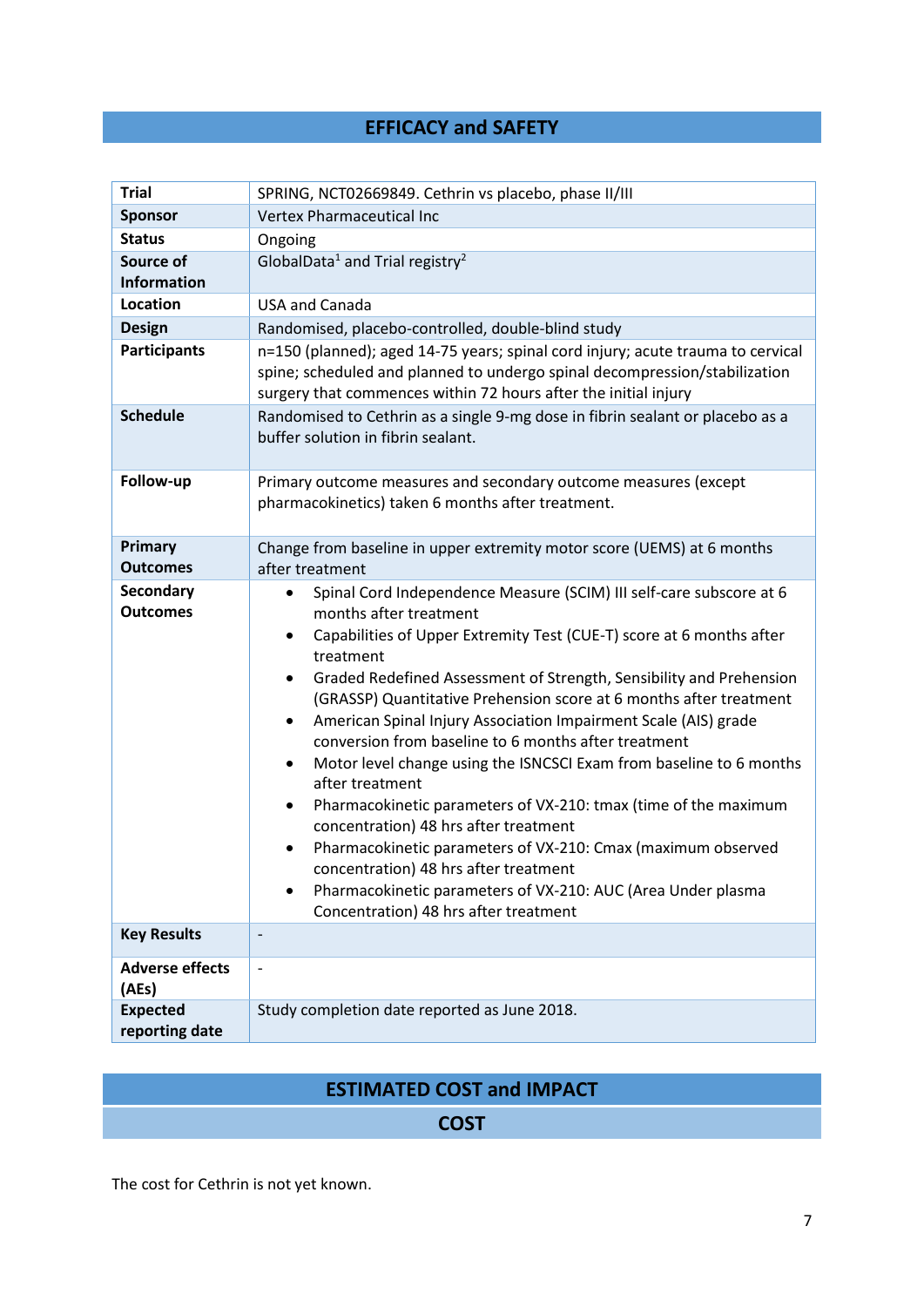| <b>IMPACT - SPECULATIVE</b>                                   |                                                |  |  |
|---------------------------------------------------------------|------------------------------------------------|--|--|
| <b>IMPACT ON PATIENTS AND CARERS</b>                          |                                                |  |  |
| $\boxtimes$ Reduced mortality/increased length of<br>survival | $\boxtimes$ Reduced symptoms or disability     |  |  |
| Other                                                         | No impact identified                           |  |  |
| <b>IMPACT ON HEALTH and SOCIAL CARE SERVICES</b>              |                                                |  |  |
| Increased use of existing services                            | $\boxtimes$ Decreased use of existing services |  |  |
| Re-organisation of existing services                          | Need for new services                          |  |  |
| Other                                                         | None identified                                |  |  |
| <b>IMPACT ON COSTS and OTHER RESOURCE USE</b>                 |                                                |  |  |
| Increased drug treatment costs<br>⊠                           | Reduced drug treatment costs<br>$\Box$         |  |  |
| Other increase in costs                                       | Other reduction in costs                       |  |  |
| $\Box$ Other                                                  | $\Box$ None identified                         |  |  |
| <b>OTHER ISSUES</b>                                           |                                                |  |  |
| Clinical uncertainty or other research<br>question identified | None identified<br>$\boxtimes$                 |  |  |

# **INFORMATION FROM**

No information was received from Vertex Pharmaceuticals

Vertex Pharmaceuticals did not enter information about this technology onto the *UK PharmaScan* database; the primary source of information for UK horizon scanning organisations on new medicines in development. As a result, the NIHR Innovation Observatory has had to obtain data from other sources. *UK PharmaScan* is an essential tool to support effective NHS forward planning; allowing more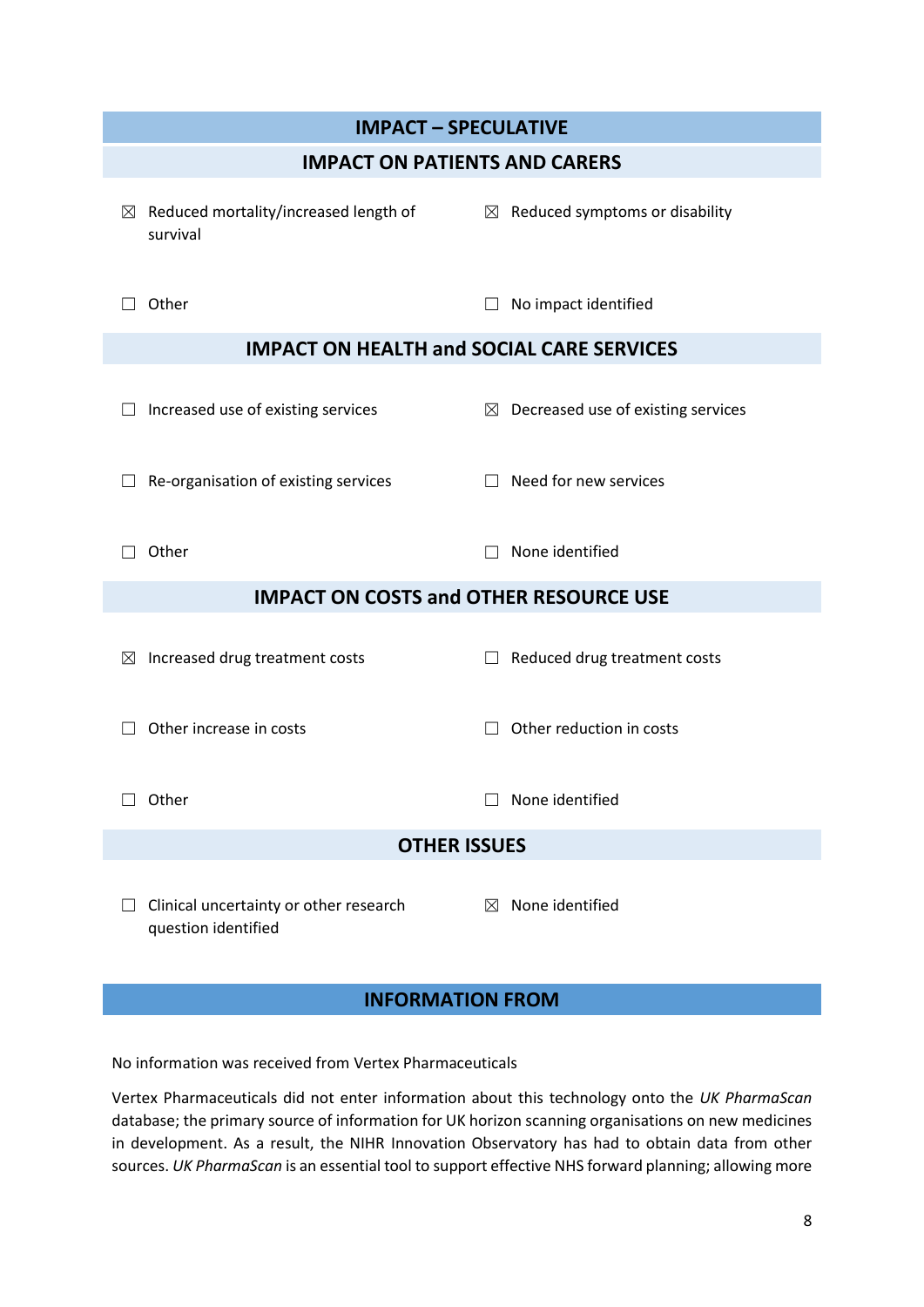effective decision making and faster uptake of innovative new medicines for patients who could benefit. We urge pharmaceutical companies to use *UK PharmaScan* so that we can be assured of upto-date, accurate and comprehensive information on new medicines.

#### **REFERENCES**

<sup>1</sup>Clinicaltrials.gov. *Study to Assess the Efficacy and Safety of VX-210 in Subjects With Acute Traumatic Cervical Spinal Cord Injury*. Available from: https://clinicaltrials.gov/ct2/show/NCT02669849 [Accessed 22 August 2017]

<sup>2</sup>European Medicines Agency. *Recombinant derivative of C3 transferase for the treatment of traumatic spinal cord injury.* Available from:

http://www.ema.europa.eu/docs/en\_GB/document\_library/Orphan\_designation/2009/10/WC500006020.pdf [Accessed 22 August 2017]

<sup>3</sup>US Food and Drug Administration. *Orphan Drug Designations.* Available from:

https://google2.fda.gov/search?q=cethrin&client=FDAgov&site=FDAgov&lr=&proxystylesheet=FDAgov&requir edfields=-archive%3AYes&output=xml\_no\_dtd&getfields=\* [Accessed 22 August 2017]

<sup>4</sup>Crewe NM, Krause JS. Spinal cord injury. Medical, psychosocial and vocational aspects of disability. Athens: Elliott and Fitzpatrick. 2009:289-304.

5 Spinal Cord. *Cervical Spinal Cord Injuries.* Available from: https://www.spinalcord.com/cervical-spinal-cordinjury [Accessed 22 August 2017]

<sup>6</sup>World Health Organisation. *Spinal Cord Injury.* Available from:

 $\overline{a}$ 

http://www.who.int/mediacentre/factsheets/fs384/en/ [Accessed 22 August 2017]

<sup>7</sup>National Spinal Cord Injury Strategy Board. *The Initial Management of Adults with Spinal Cord Injuries.* 

Available from: https://www.mascip.co.uk/wp-content/uploads/2015/03/The-Initial-Management-of-Adultswith-SCI.-NSCISB.pdf [Accessed 22 August 2017]

<sup>8</sup>Wilson JR, Forgione N, Fehlings MG. Emerging therapies for acute traumatic spinal cord injury. *Canadian Medical Association Journal*. 2013 Apr 2;185(6):485-92.

9 Fehlings MG, Vaccaro A, Wilson JR, Singh A, Cadotte DW, Harrop JS, Aarabi B, Shaffrey C, Dvorak M, Fisher C, Arnold P. Early versus delayed decompression for traumatic cervical spinal cord injury: results of the Surgical Timing in Acute Spinal Cord Injury Study (STASCIS). *PloS one*. 2012 Feb 23;7(2):e32037.

<sup>10</sup>Fann JR, Bombardier CH, Richards JS, Tate DG, Wilson CS, Temkin N, PRISMS Investigators. Depression after spinal cord injury: comorbidities, mental health service use, and adequacy of treatment. *Archives of physical medicine and rehabilitation*. 2011 Mar 31;92(3):352-60.

<sup>11</sup>NHS England. NHS Standard Contract for Spinal Cord Injuries (All Ages). Available from:

https://www.england.nhs.uk/commissioning/wp-content/uploads/sites/12/2014/04/d13-spinal-cord-0414.pdf [Accessed 22 August 2017]

<sup>12</sup>National Institute of Health and Care Excellence. Resource impact report: Trauma guidelines (NG37 – 41). Available from: https://www.nice.org.uk/guidance/ng41/resources/resource-impact-report-pdf-2312971165 [Accessed 22 August 2017]

<sup>13</sup>European Medicines Agency. EU/3/14/1401. Available from:

http://www.ema.europa.eu/ema/index.jsp?curl=pages/medicines/human/orphans/2015/02/human\_orphan\_ 001491.jsp&mid=WC0b01ac058001d12b [Accessed 22 August 2017]

<sup>14</sup>National Spinal Cord Injury Statistical Center. *Spinal Cord Injury Facts and Figures at a Glance.* Available from: https://www.nscisc.uab.edu/Public/Facts%20and%20Figures%20-%202017.pdf [Accessed 22 August 2017] <sup>15</sup>The Statistics Portal. *Share of common causes of spinal cord injury in the United Kingdom (UK) in 2015*  Available from: https://www.statista.com/statistics/448888/spinal-cord-injury-common-causes-united-

kingdom-uk/ [Accessed 22 August 2017]

<sup>16</sup>Pickett GE, Campos-Benitez M, Keller JL, Duggal N. Epidemiology of traumatic spinal cord injury in Canada. *Spine*. 2006 Apr 1;31(7):799-805.

<sup>17</sup>NHS Digital, Hospital Episode Statistics for England. Admitted Patient Care statistics, 2015-16. <sup>18</sup>Bracken MB. Steroids for acute spinal cord injury. The Cochrane Library. 2012 Jan 18.

<sup>19</sup>Hurlbert RJ, Hadley MN, Walters BC, Aarabi B, Dhall SS, Gelb DE, Rozzelle CJ, Ryken TC, Theodore N. Pharmacological therapy for acute spinal cord injury. *Neurosurgery*. 2015 Mar 1;76(suppl\_1):S71-83.